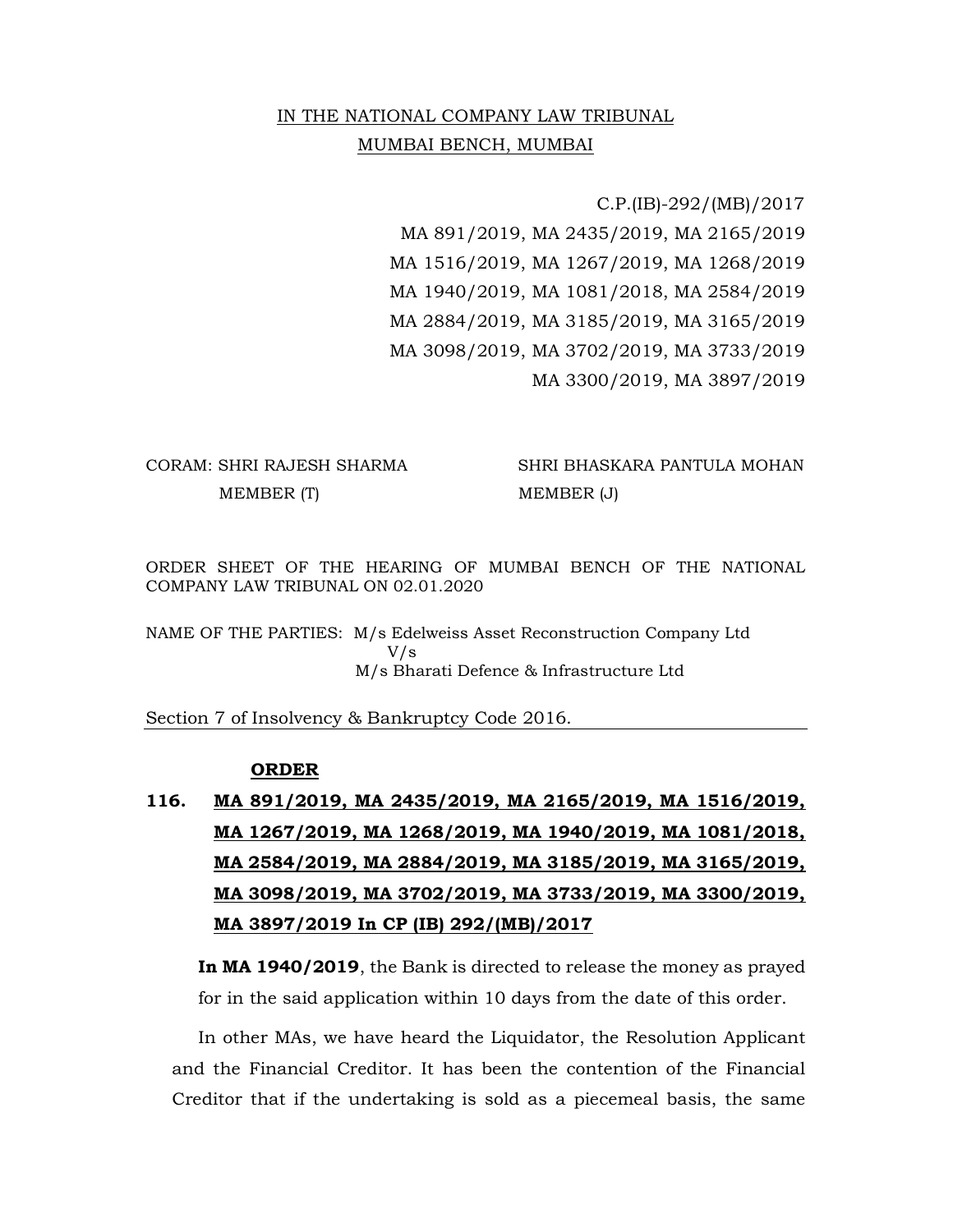would fetch better value and the time period of almost one year as required by the Liquidator for selling the undertaking as a going concern is already over and there is no guarantee how long it will take to complete the process. On the other hand, the Resolution Applicant who submits that he is ready to offer Rs.6,700 crores for taking over the project, provided the Earnest Money Deposit is reasonably reduced.

 We have also heard the Liquidator who submits that there is still a reasonable chance for finding a good buyer in case the Earnest Money Deposit amounts are kept at reasonable level and not in comparison with the asset value.

It has already been informed that Liquidator has made very serious attempt with the Government of India, Public Sector Undertakings who are involved in this kind of business. We once again reiterate that the Liquidator may again approach the Government of India, Public Sector Undertakings in particular the Shipyards, Mazgaon Dock and other undertakings who are similarly situated as that of the Corporate Debtor and try to find somebody to take over the Undertaking.

In case, the Government of India Public Sector Undertakings come forward to take over the undertaking, this Court will have a reasonable and better approach towards them without there being any discrimination as compared to other private sector companies coming forward to take over the undertaking. But since it is a Government, we are prepared to go soft as regards the EMD also in the public interest. The reasonable classification that is required to be shown to the Government of India Public Sector Undertakings is purely in public interest, because Govt public Sector Undertakings represent the Government of India and unless some special favour is shown to them, the objective of IBC cannot be achieved. Therefore, we would like to fix an amount of Rs.25 crores as Earnest Money Deposit and we call upon the Liquidator to go for fresh Expression of Interest and make his best efforts to approach all the possible known clients in the market and if necessary take the help of this